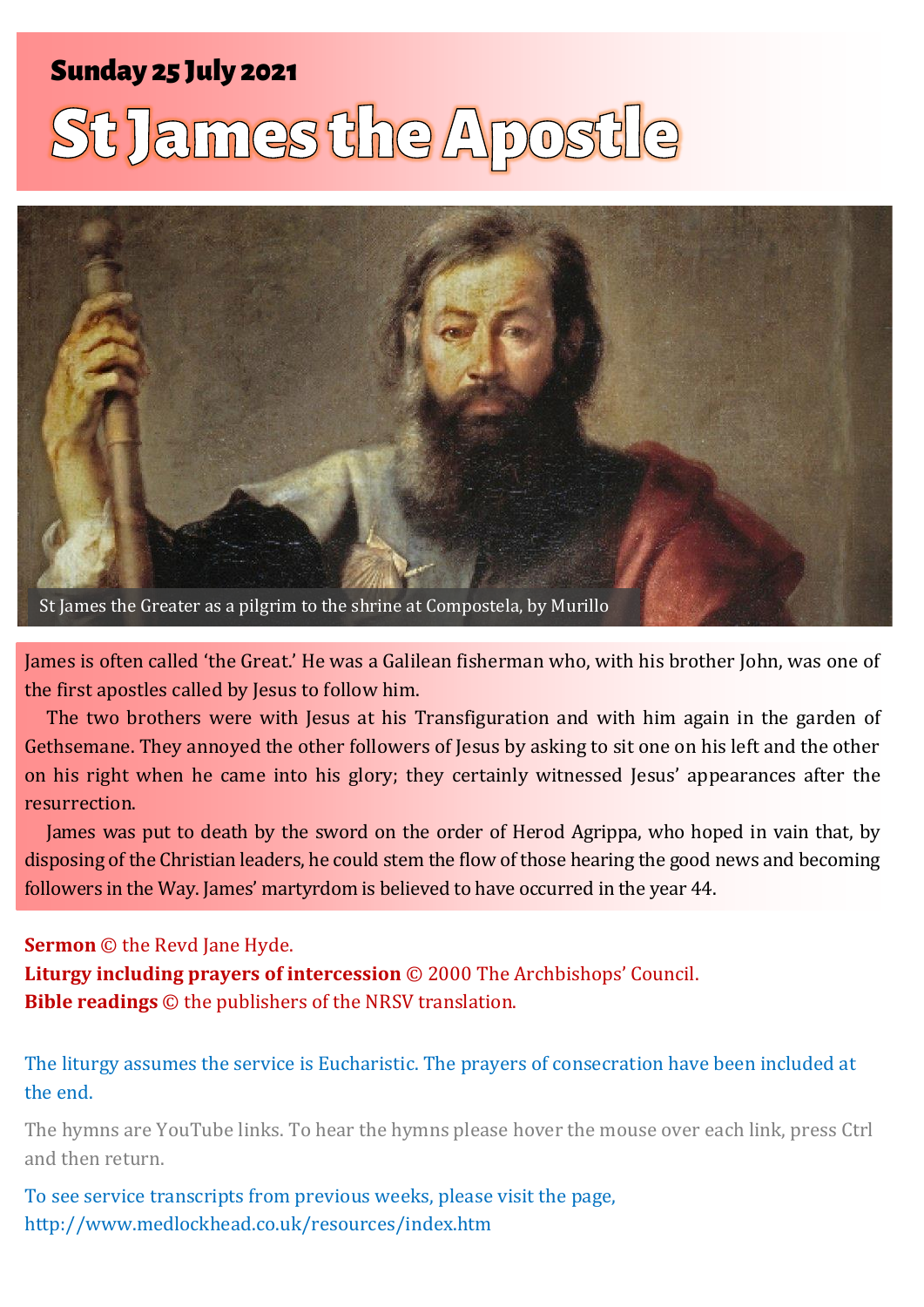## **Introduction and welcome**

HYMN 1 **[For all the saints](https://www.youtube.com/watch?v=WbPshOGxpew)** (please click on this link to hear the hymn)

# **The Welcome**

In the name of the Father, and of the Son, and of the Holy Spirit

All **Amen.**

The Lord be with you

All **And also with you.**

# **The Preparation**

All **Almighty God,**

**to whom all hearts are open, all desires known, and from whom no secrets are hidden: cleanse the thoughts of our hearts by the inspiration of your Holy Spirit, that we may perfectly love you, and worthily magnify your holy name; through Christ our Lord. Amen.**

Our Lord Jesus Christ said:

The first commandment is this: 'Hear, O Israel, the Lord our God is the only Lord. You shall love the Lord your God with all your heart, with all your soul, with all your mind, and with all your strength.'

And the second is this: 'Love your neighbour as yourself.' There is no other commandment greater than these. On these two commandments hang all the law and the prophets.

#### All **Amen. Lord, have mercy.**

Christ calls us to share the heavenly banquet of his love with all the saints in earth and heaven. Therefore, knowing our unworthiness and sin, let us confess our sins in penitence and faith, firmly resolved to keep God's commandments and to live in love and peace with all.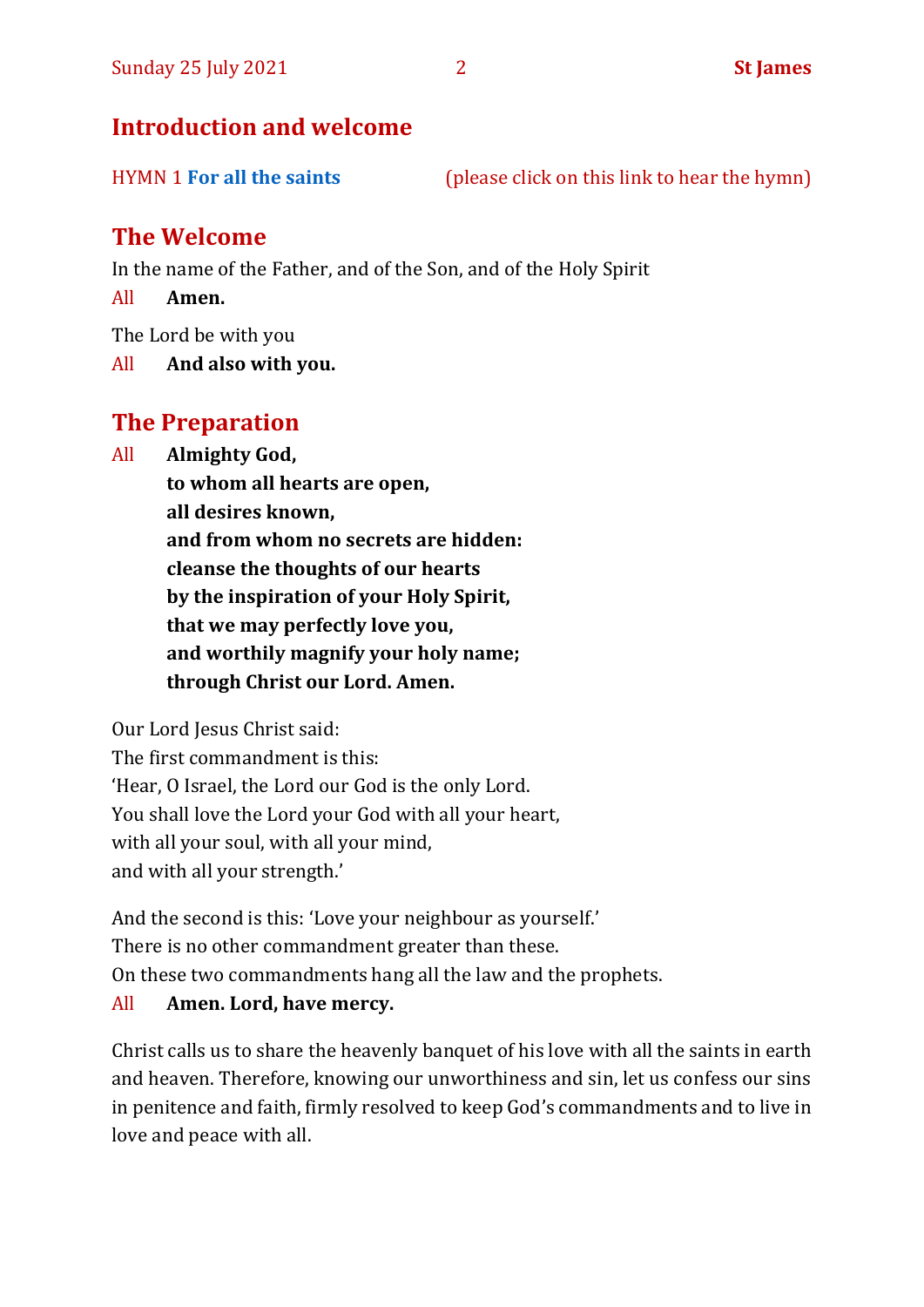All **Almighty God, our heavenly Father, we have sinned against you and against our neighbour in thought and word and deed, through negligence, through weakness, through our own deliberate fault. We are truly sorry and repent of all our sins. For the sake of your Son Jesus Christ, who died for us, forgive us all that is past and grant that we may serve you in newness of life to the glory of your name. Amen.**

Almighty God,

who forgives all who truly repent, have mercy upon you, pardon and deliver you from all your sins, confirm and strengthen you in all goodness, and keep you in life eternal; through Jesus Christ our Lord. All **Amen.**

# **The Gloria**

This Gloria is sung to the tune of 'Cwm Rhondda'. Click **[here](https://www.youtube.com/watch?v=l71MLQ22dIk)** for the tune.

All **Glory be to God in Heaven, Songs of joy and peace we bring, Thankful hearts and voices raising, To creation's Lord we sing. Lord we thank you, Lord we praise you, Glory be to God our King: Glory be to God our King. Lamb of God, who on our shoulders, Bore the load of this world's sin; Only Son of God the Father, You have brought us peace within. Lord, have mercy, Christ have mercy,**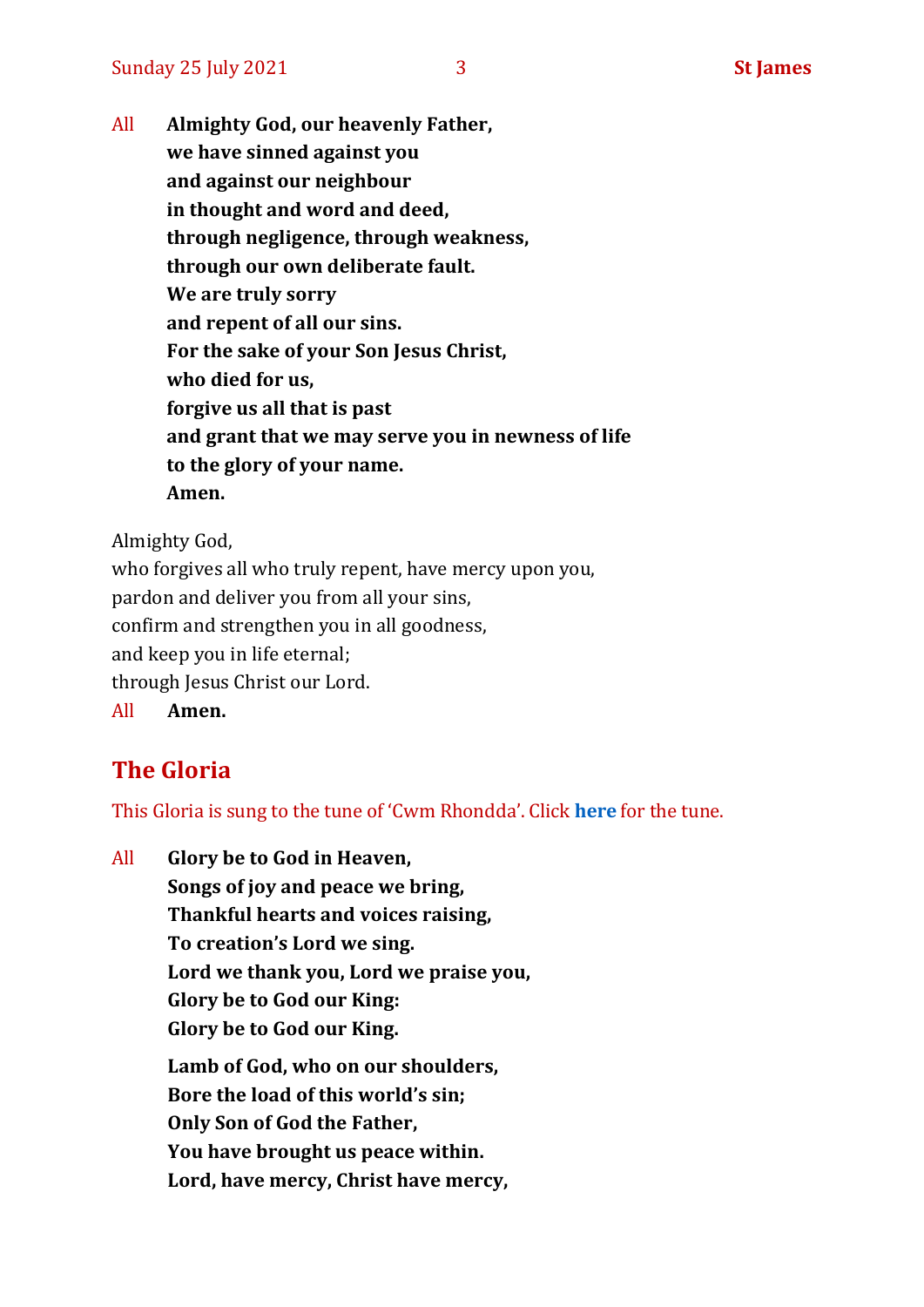**Now your glorious reign begin: Now your glorious reign begin.**

**You O Son of God are Holy, You we praise with one accord. None in heav'n or earth is like you, Only you are Christ the Lord. With the Father and the Spirit, Ever worshipped and adored: Ever worshipped and adored.**

# **The Collect for St James**

Merciful God, whose holy apostle Saint James, leaving his father and all that he had, was obedient to the calling of your Son Jesus Christ and followed him even to death: help us, forsaking the false attractions of the world, to be ready at all times to answer your call without delay; through Jesus Christ your Son our Lord, who is alive and reigns with you, in the unity of the Holy Spirit, one God, now and for ever. All **Amen.**

# **First reading**

A reading from the book of the Prophet Jeremiah

The word that the prophet Jeremiah spoke to Baruch son of Neriah, when he wrote these words in a scroll at the dictation of Jeremiah, in the fourth year of King Jehoiakim son of Josiah of Judah: Thus says the Lord, the God of Israel, to you, O Baruch: You said, 'Woe is me! The Lord has added sorrow to my pain; I am weary with my groaning, and I find no rest.' Thus you shall say to him, 'Thus says the Lord: I am going to break down what I have built, and pluck up what I have planted that is, the whole land. And you, do you seek great things for yourself? Do not seek them; for I am going to bring disaster upon all flesh, says the Lord; but I will give you your life as a prize of war in every place to which you may go.' *Jeremiah 45:1–5*

This is the Word of the Lord

All **Thanks be to God.**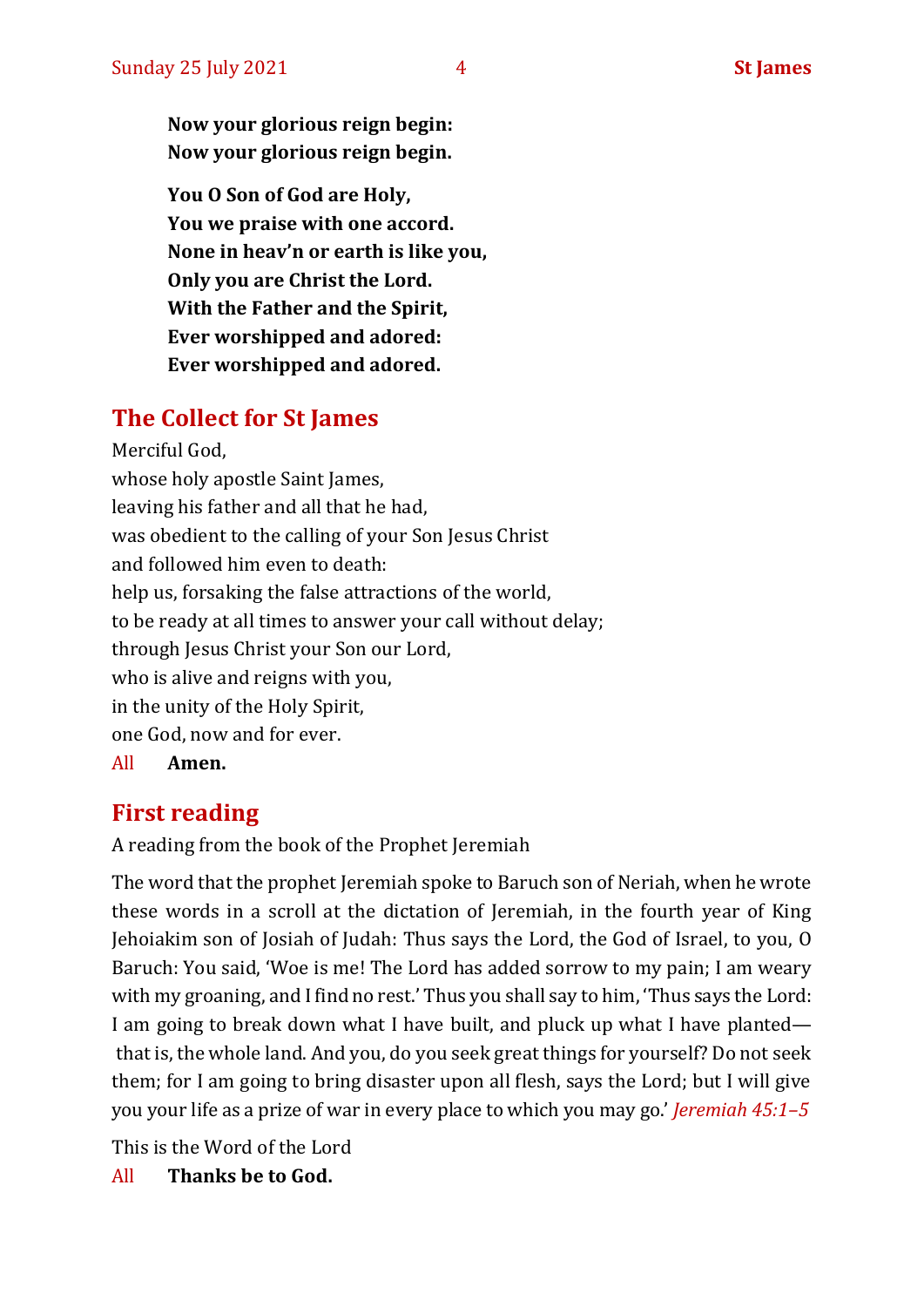# **Second reading**

A reading from the Acts of the Apostles

At that time prophets came down from Jerusalem to Antioch. One of them named Agabus stood up and predicted by the Spirit that there would be a severe famine over all the world; and this took place during the reign of Claudius. The disciples determined that according to their ability, each would send relief to the believers living in Judea; this they did, sending it to the elders by Barnabas and Saul. About that time King Herod laid violent hands upon some who belonged to the church. He had James, the brother of John, killed with the sword. *Acts 11:27—12:2*

This is the Word of the Lord

All **Thanks be to God.**

HYMN 2 **[Now the green blade riseth](https://youtu.be/UVduV0ustWw)** (please click on this link to hear the hymn)

# **Gospel reading**

Hear the Gospel of our Lord Jesus Christ according to Matthew

#### All **Glory to you O Lord.**

The mother of the sons of Zebedee came to Jesus with her sons, and kneeling before him, she asked a favour of him. And he said to her, 'What do you want?' She said to him, 'Declare that these two sons of mine will sit, one at your right hand and one at your left, in your kingdom.' But Jesus answered, 'You do not know what you are asking. Are you able to drink the cup that I am about to drink?' They said to him, 'We are able.' He said to them, 'You will indeed drink my cup, but to sit at my right hand and at my left, this is not mine to grant, but it is for those for whom it has been prepared by my Father.'

When the ten heard it, they were angry with the two brothers. But Jesus called them to him and said, 'You know that the rulers of the Gentiles lord it over them, and their great ones are tyrants over them. It will not be so among you; but whoever wishes to be great among you must be your servant, and whoever wishes to be first among you must be your slave; just as the Son of Man came not to be served but to serve, and to give his life a ransom for many.' *Matthew 20:20–28*

This is the Gospel of the Lord

#### All **Praise to you O Christ.**

## **Sermon**

James (whom we remember today) was the first of the twelve disciples to be martyred. The Collect summarises his life very succinctly: he left his father, forsook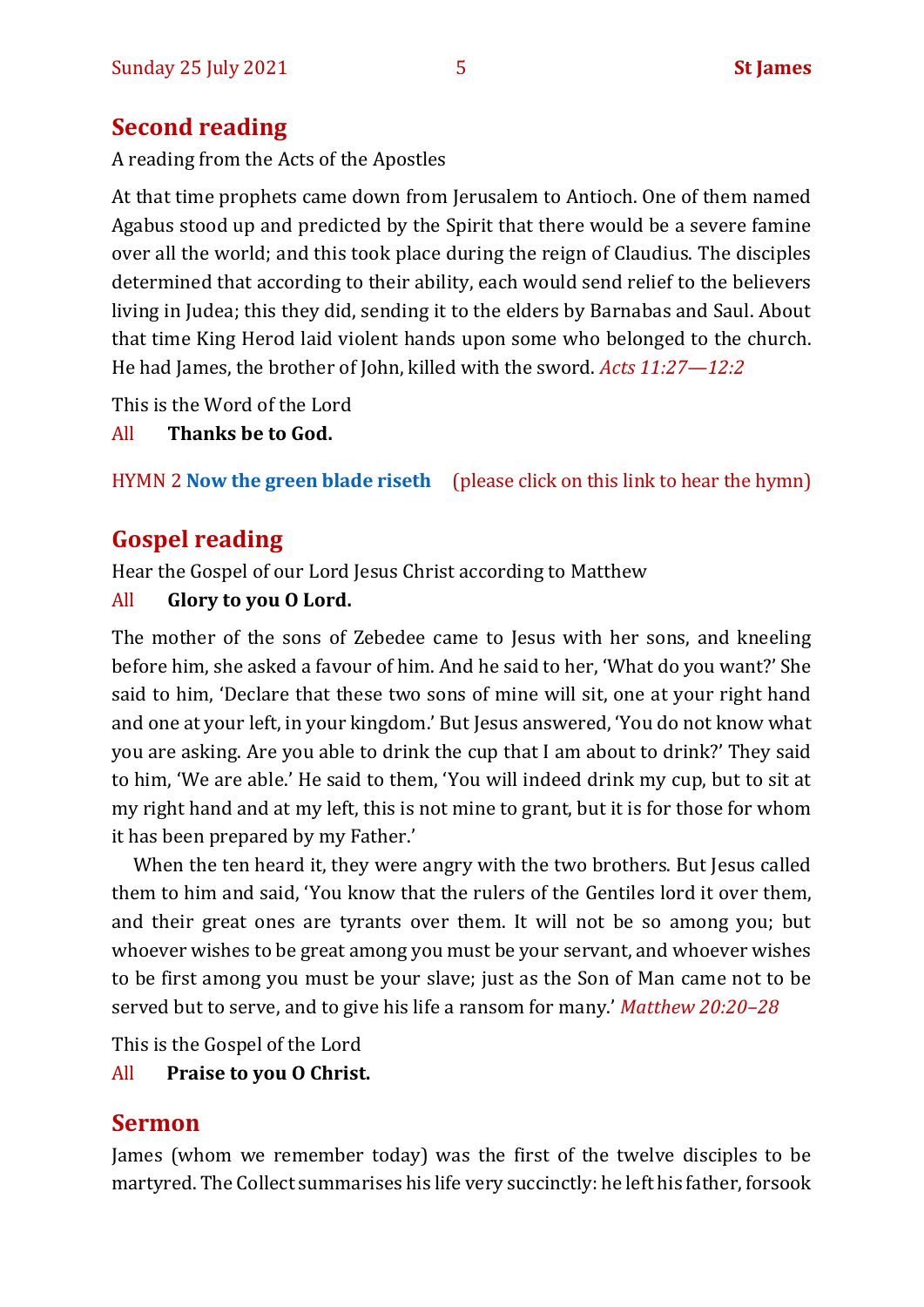all he had, was obedient to the call of Jesus and followed him to a martyr's death. That's the story, in a nutshell.

Our Gospel reading this morning mentions none of this, but introduces us to James' mother who is portrayed as ambitious on behalf of her two sons, who are not in the least embarrassed by her asking Jesus that they may have seats of honour in his kingdom; indeed in Mark's Gospel they ask for this privilege themselves. We know that James' mother was faithful to Jesus, being present at the crucifixion and probably at the anointing of Jesus' body, so commitment was a family affair despite her husband's initial loss of part of his labour force.

 James was one of the first to be called by Jesus in the episode by the lakeshore in Galilee. Putting the Synoptic Gospel stories together, we learned that James and his (probably younger) brother John were fisherman, working with their father who was well-off enough to employ hired men. They were in partnership with Simon and his brother Andrew and were at home in each other's houses – as was Jesus whom they appear to have known before he called them to follow him. So, when he did call, they dropped everything and went, abandoning their father in the boat.

Jesus nicknamed James and John 'Boanerges' or 'sons of thunder', for reasons perhaps to do with short temperedness. They were not only angry themselves (offering to call down fire upon a Samaritan village which refused to receive Jesus —see Luke 9.54) but the rest of the disciples were angry with them for allowing their mother to plead for special favour for them. It is perhaps remarkable, therefore, that these were two of the three men closest to Jesus during his life, along with Peter who was prone to speak before he thought. Jesus was apparently not worried by heated arguments among his disciples!

James went with Peter and John to the bedside of Jairus' little daughter who had died, a very tender as well as miraculous occasion when Jesus restored her to life in front of their eyes. These three were also his companions of choice on the mountainside at the transfiguration and on his last night in Gethsemane when, in great distress, he had to face up to a horrific death. At times of such intense agony we want people with us whom we can trust not to let us down. Although they fell asleep, these three men at least remained with Jesus until he was arrested. Then in fear, they fled. It was only later that James would be strong enough to face his own death without flinching.

Ironically James was first, but not first as he or his mother had intended. When Herod arrested some unnamed members of the church, James was among them. Herod had him killed with a sword, a relatively merciful death compared to what others would later face. James' zeal had undoubtedly attracted attention from his enemies, but for all his fiery temperament and his ambitious mother, James was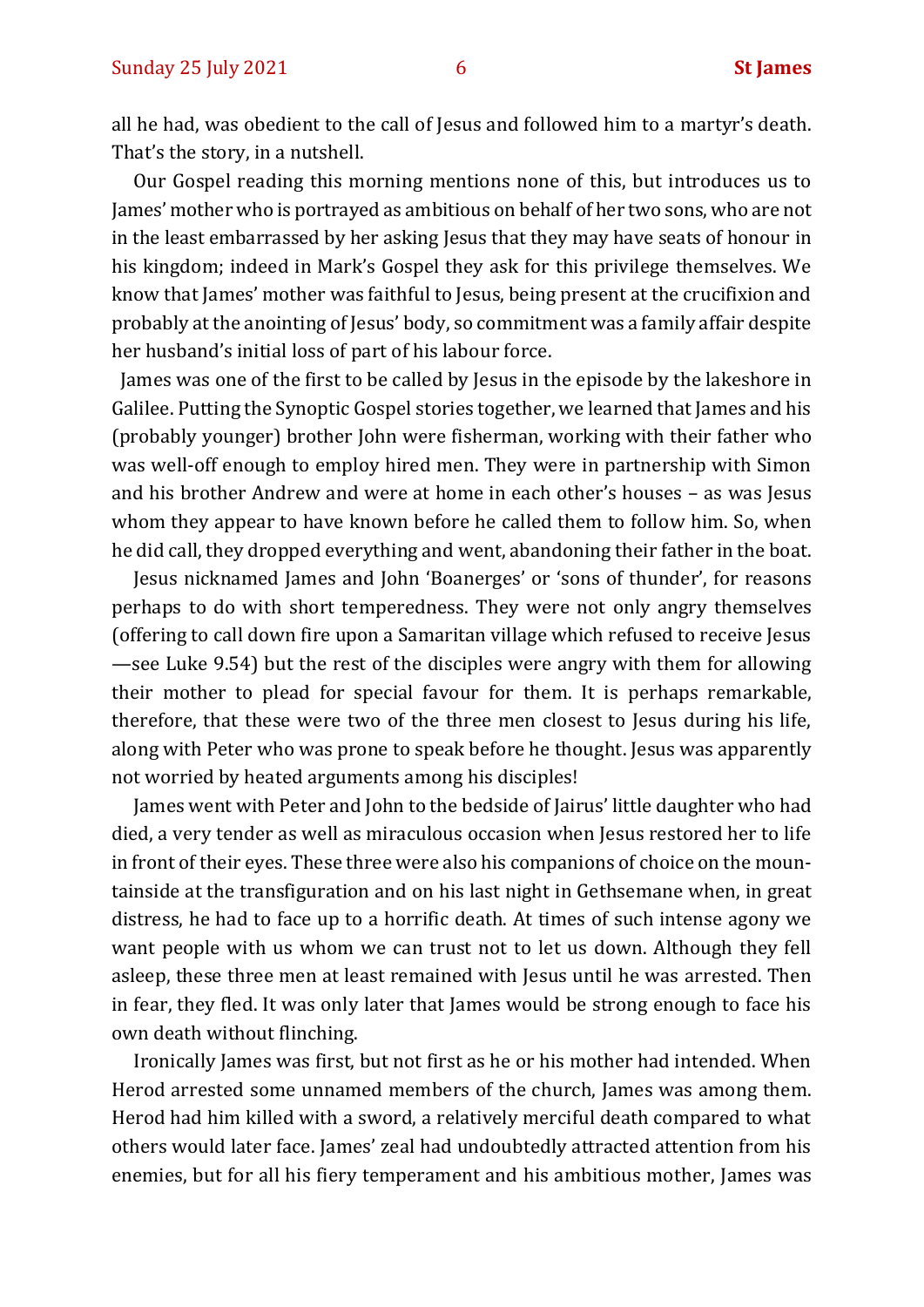steadfast and did indeed drink the cup of martyrdom that Jesus drank.

Had James learned in the intervening period to be a servant, a slave, among the disciples, as Jesus had taught? Maybe. While many people are ready to step forward to take up more prominent roles in an organisation, including the Church, fewer are prepared to step back and out of the limelight and let other folk (perhaps younger) overtake them—or take on less glamorous, behind-the-scenes-roles Yet that appears to be what James, who once wanted to be the first, achieved. In doing so, he followed Jesus even to death. It is that example the courageous Collect prays we will be ready to follow. Amen.

# **The Creed**

Do you believe and trust in God the Father, the source of all being and life, the one for whom we exist?

#### All **We believe and trust in him.**

Do you believe and trust in God the Son, who took our human nature, died for us and rose again?

#### All **We believe and trust in him.**

Do you believe and trust in God the Holy Spirit, who gives life to the people of God and makes Christ known in the world?

#### All **We believe and trust in him.**

This is the faith of the Church.

All **This is our faith. We believe and trust in one God, Father, Son and Holy Spirit. Amen.**

## **Prayers of intercession**

Encouraged by our fellowship with all the saints, let us make our prayers to the Father through our Lord Jesus Christ.

Father your Son called men and women to leave the past behind them and to follow him as his disciples in the way of the cross. Look with mercy upon those whom he calls today, marks with the cross and makes his disciples within the Church. Lord in your mercy,

All **Hear our Prayer.**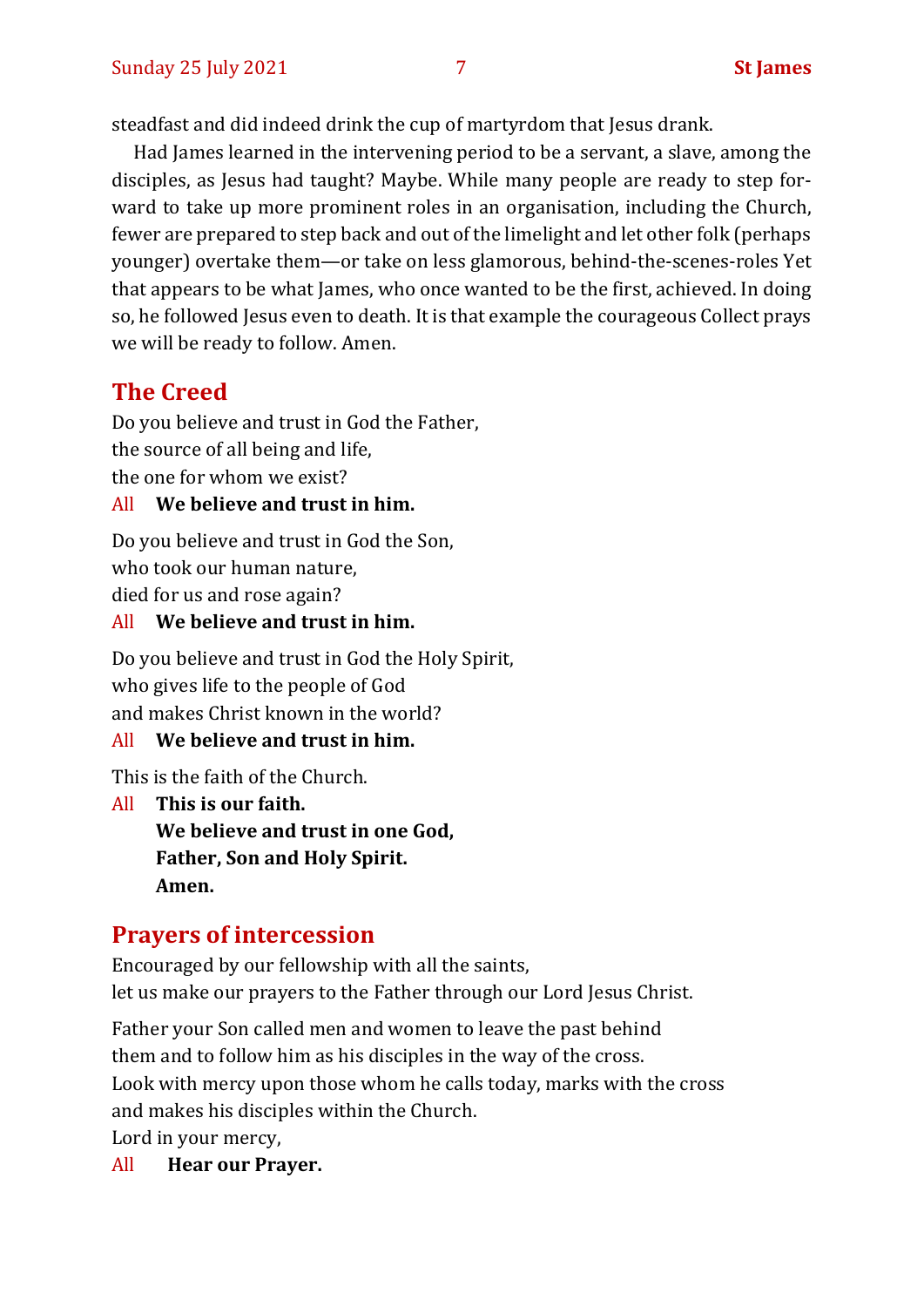Your Son told his disciples not to be afraid and at Easter breathed on them his gift of peace. Look with mercy upon the world into which he sent them out, and give it that peace for which it longs. Lord in your mercy,

#### All **Hear our Prayer.**

Your Son formed around him a company who were no longer servants but friends, and he called all those who obeyed him his brother and sister and mother.

Look with mercy upon our families and our friends and upon the communities in which we share.

Lord in your mercy,

#### All **Hear our Prayer.**

Your Son sent out disciples to preach and heal the sick.

Look with mercy on all those who yearn to hear the good news of salvation, and renew among your people the gift of healing.

Lord in your mercy,

#### All **Hear our Prayer.**

Your Son promised to those who followed him that they would sit on thrones judging the twelve tribes of Israel and would share the banquet of the kingdom. According to your promise, look with mercy on those who have walked with Christ in this life and now have passed through death.

Lord in your mercy,

#### All **Hear our Prayer.**

Almighty God,

grant that your Church may faithfully hold and make known the faith that has come to us through the apostles, that with them and all your saints we may inherit the glories of eternal life.

Merciful Father,

All **accept these prayers for the sake of your Son, our Saviour Jesus Christ. Amen.**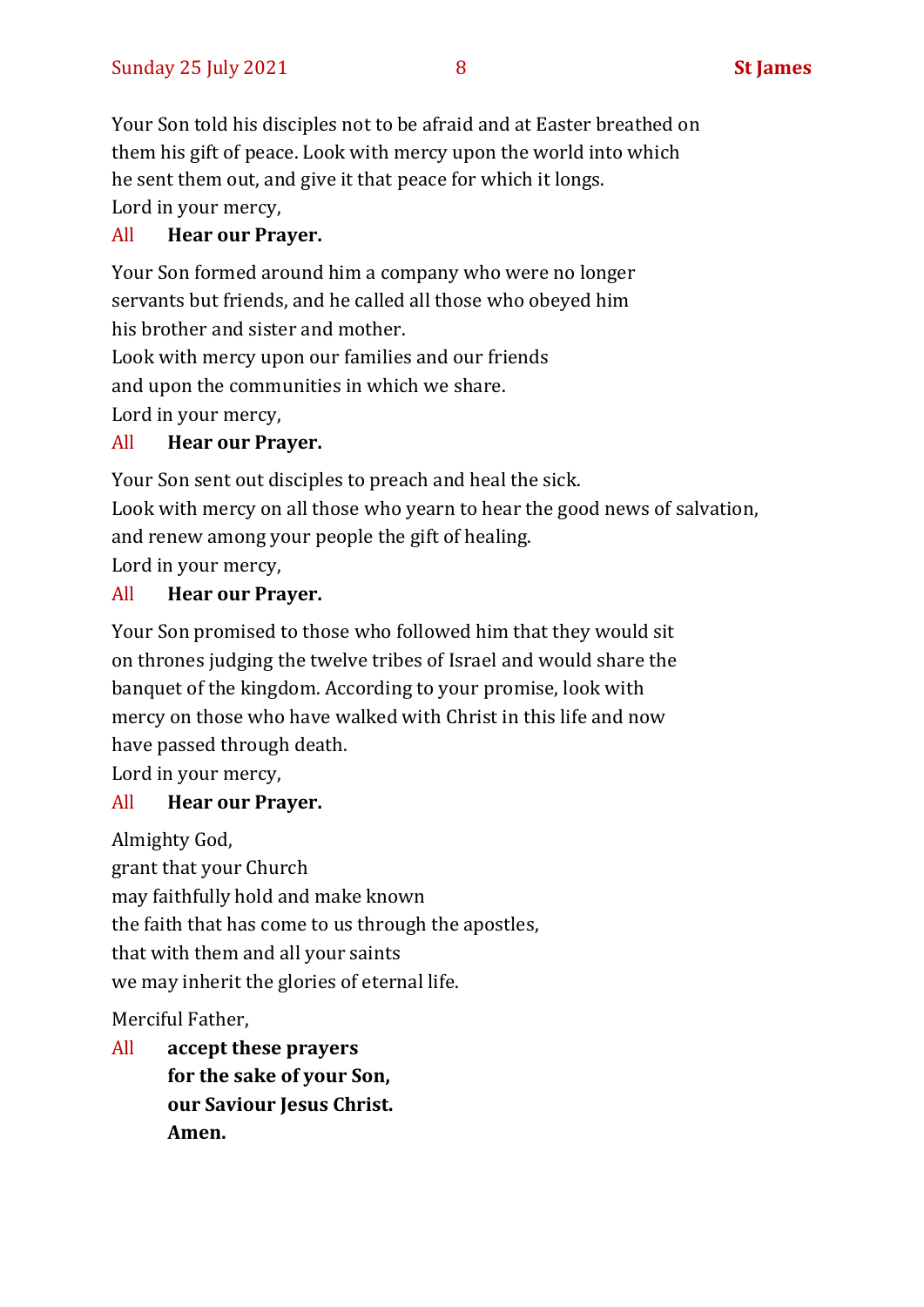# **The peace**

Unto us a child is born, unto us a son is given, and his name shall be called the Prince of Peace.

The peace of the Lord be always with you,

All **And also with you.**

HYMN 3 **[O the bitter shame and sorrow](https://www.youtube.com/watch?v=vJbzqbiZ7JA)** (click on this link to hear the hymn)

The liturgy of the Communion Service appears below

# The Dismissal

May Christ who makes saints of sinners, who has transformed those we remember today, raise and strengthen you that you may transform the world; and the blessing of God the Almighty: Father, Son, and Holy Spirit, be with you now and remain with you always. All **Amen.**

HYMN 4 **[O the deep, deep love of Jesus](https://www.youtube.com/watch?v=7huFaZ3tjpg)** (click on this link to hear the hymn)

Go in peace to love and serve the Lord.

All **In the name of Christ. Amen.**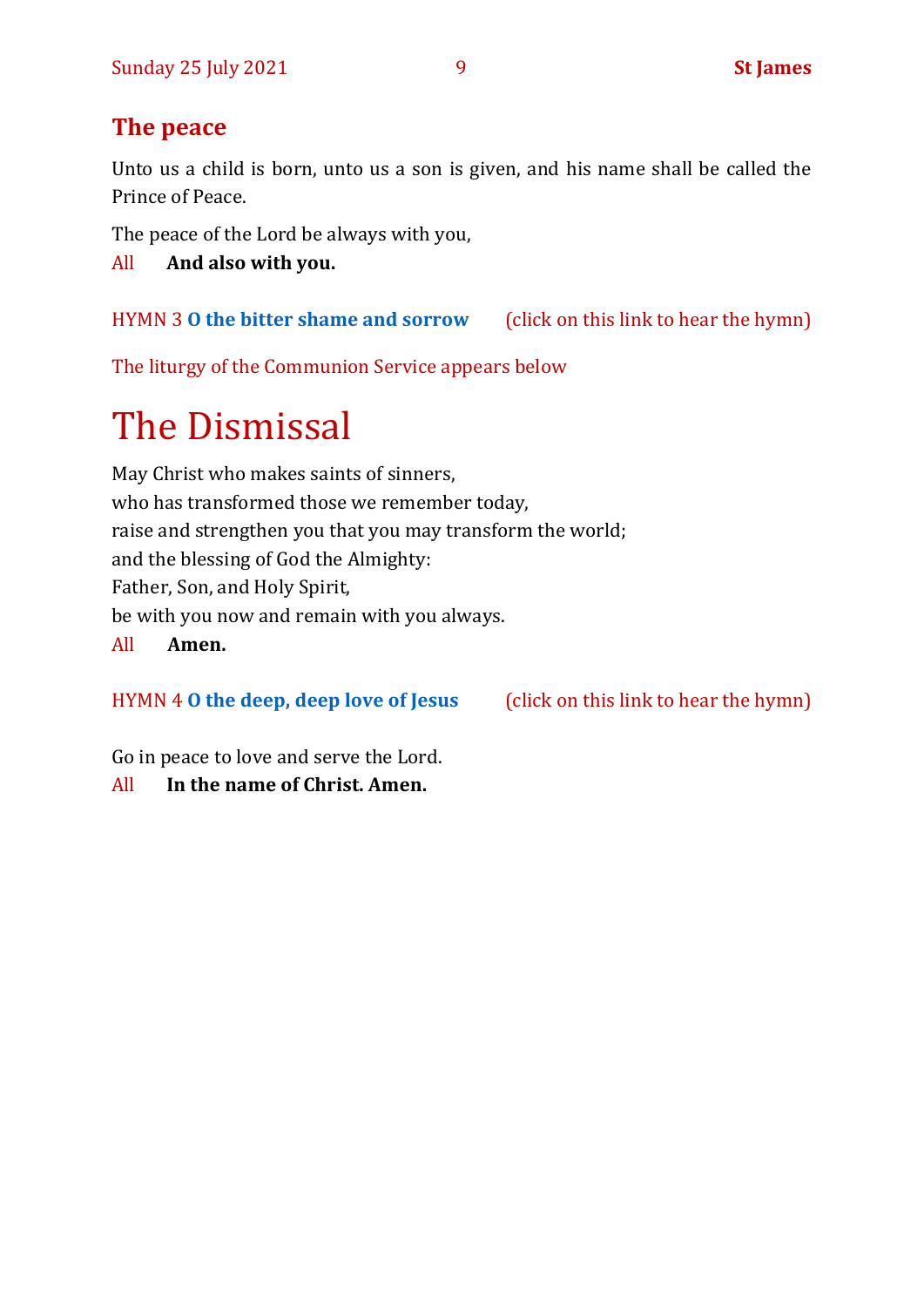# The Liturgy of the Sacrament

# Eucharistic Prayer (prayer E)

The Lord be with you

## All **and also with you.**

Lift up your hearts.

#### All **We lift them to the Lord.**

Let us give thanks to the Lord our God.

#### All **It is right to give thanks and praise.**

It is indeed right, our duty and our joy, always and everywhere to give you thanks, holy Father, almighty and eternal God, through Jesus Christ our Lord. And now we give thanks, most gracious God, surrounded by a great cloud of witnesses and glorified in the assembly of your saints. The glorious company of apostles praise you. The noble fellowship of prophets praise you. The white-robed army of martyrs praise you. We, your holy Church, acclaim you. In communion with angels and archangels, and with all who served you on earth and worship you now in heaven, we raise our voice to proclaim your glory, for ever praising you and saying:

All **Holy, holy, holy Lord, God of power and might, heaven and earth are full of your glory. Hosanna in the highest. Blessed is he who comes in the name of the Lord. Hosanna in the highest.**

We praise and bless you, loving Father, through Jesus Christ, our Lord; and as we obey his command, send your Holy Spirit, that broken bread and wine outpoured may be for us the body and blood of your dear Son.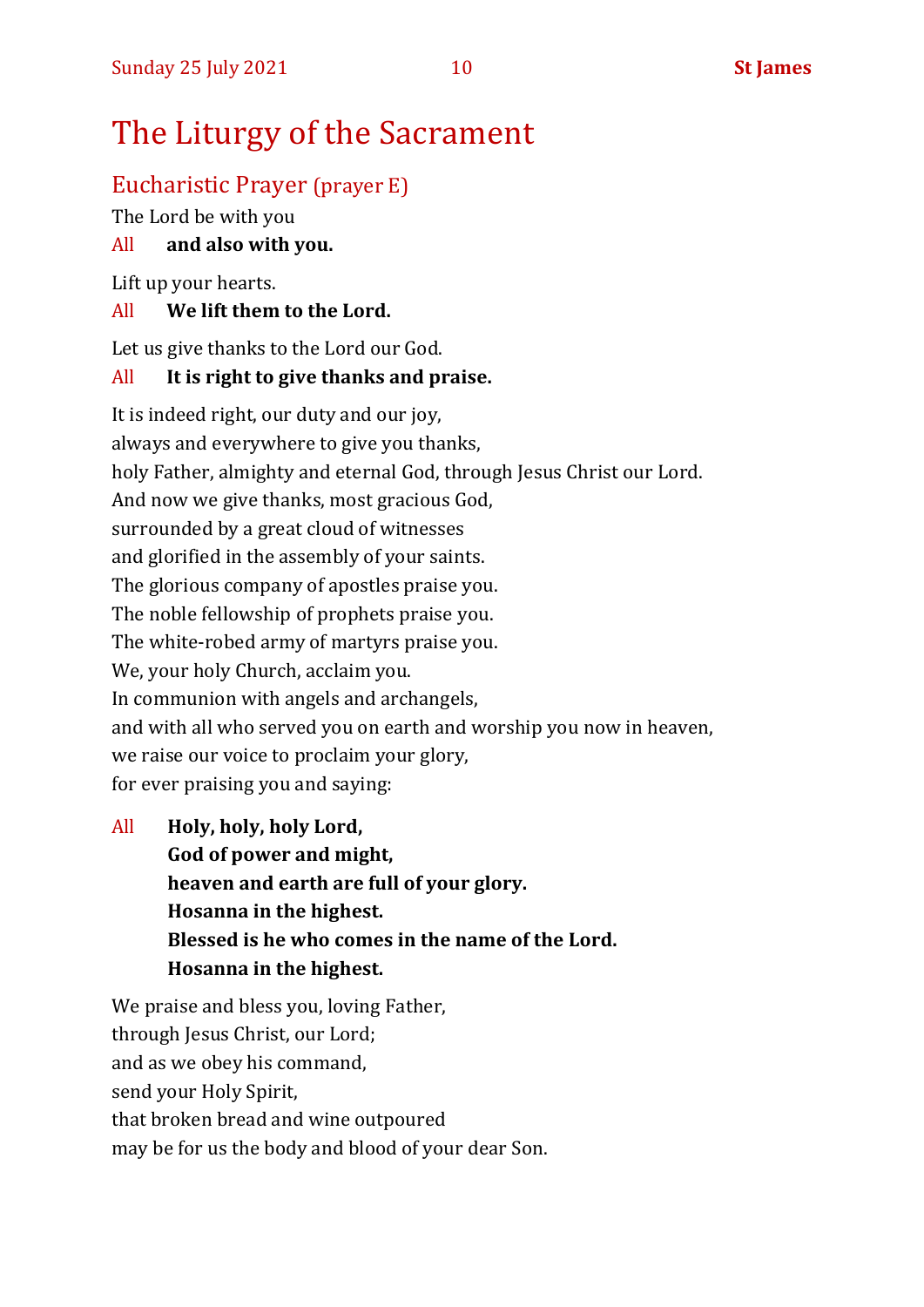On the night before he died he had supper with his friends and, taking bread, he praised you. He broke the bread, gave it to them and said: Take, eat; this is my body which is given for you; do this in remembrance of me.

When supper was ended he took the cup of wine. Again he praised you, gave it to them and said: Drink this, all of you; this is my blood of the new covenant, which is shed for you and for many for the forgiveness of sins. Do this, as often as you drink it, in remembrance of me.

So, Father, we remember all that Jesus did, in him we plead with confidence his sacrifice made once for all upon the cross.

Bringing before you the bread of life and cup of salvation, we proclaim his death and resurrection until he comes in glory.

Great is the mystery of faith:

All **Christ has died. Christ is risen. Christ will come again.**

Lord of all life, help us to work together for that day when your kingdom comes and justice and mercy will be seen in all the earth.

Look with favour on your people, gather us in your loving arms and bring us with James and all the saints to feast at your table in heaven.

Through Christ, and with Christ, and in Christ, in the unity of the Holy Spirit, all honour and glory are yours, O loving Father, for ever and ever.

All **Amen.**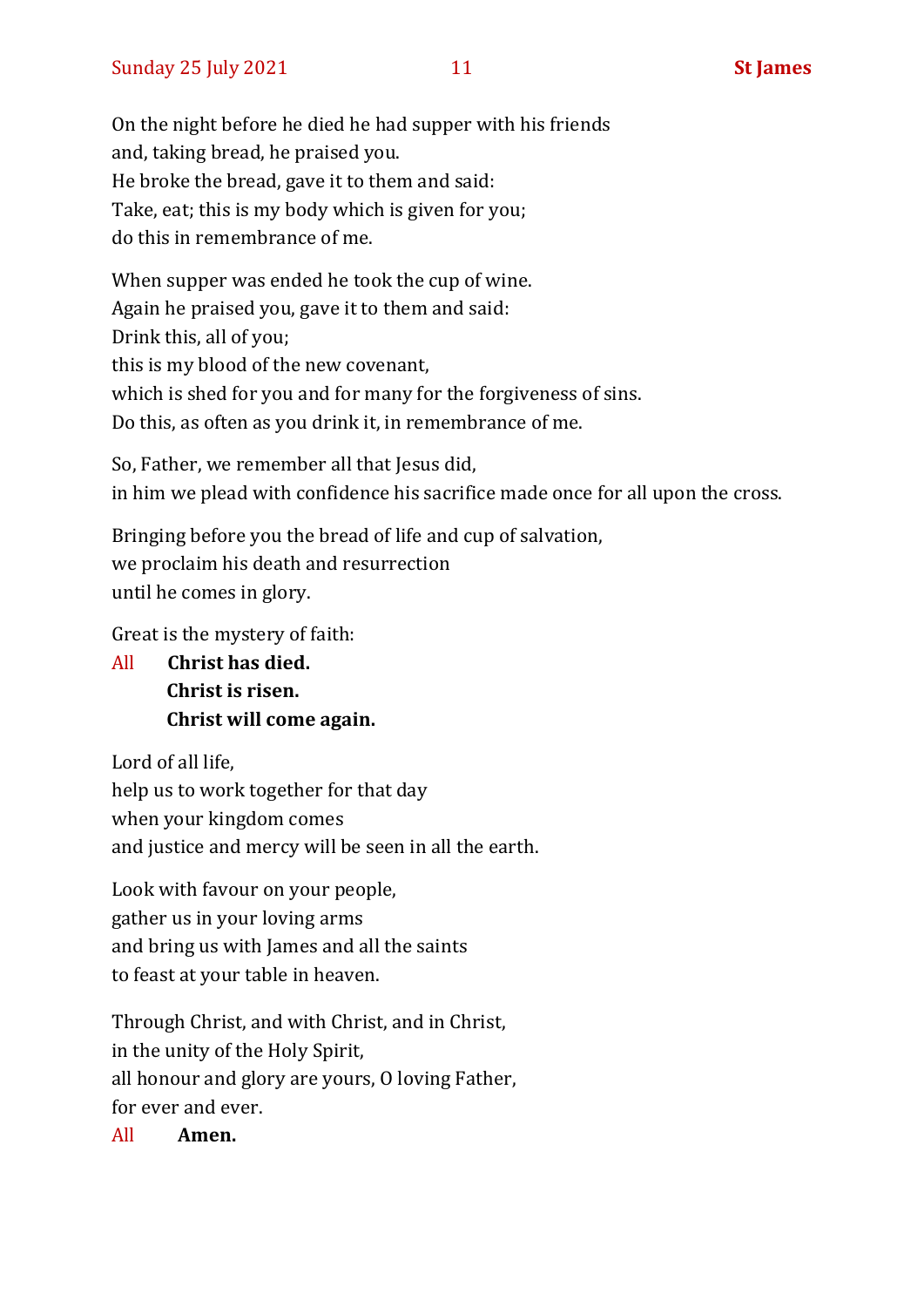## The Lord's Prayer

As our Saviour taught us, so we pray

All **Our Father in heaven, hallowed be your name, your kingdom come, your will be done, on earth as in heaven. Give us today our daily bread. Forgive us our sins as we forgive those who sin against us. Lead us not into temptation but deliver us from evil. For the kingdom, the power,** 

**and the glory are yours now and for ever. Amen.**

# Breaking of the Bread

We break this bread to share in the body of Christ.

- All **Though we are many, we are one body, because we all share in one bread.**
- All **Lamb of God,**

**you take away the sin of the world, have mercy on us.**

**Lamb of God, you take away the sin of the world, have mercy on us.**

**Lamb of God, you take away the sin of the world, grant us peace.**

Draw near with faith. Receive the body of our Lord Jesus Christ which he gave for you, and his blood which he shed for you. Eat and drink in remembrance that he died for you, and feed on him in your hearts by faith with thanksgiving.